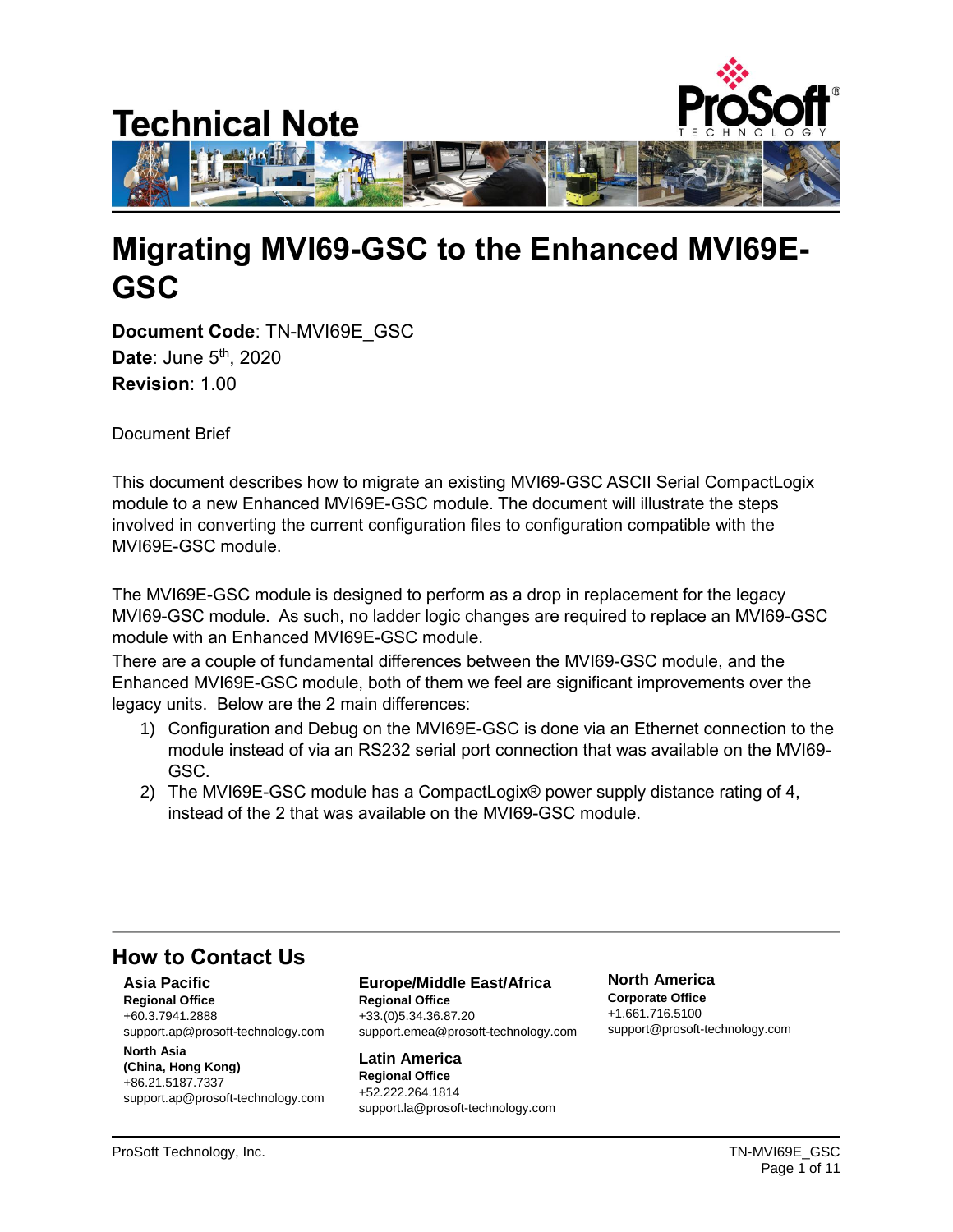

# **I. What you will need…**

- 1. A Computer with the following applications installed:
	- a. ProSoft Configuration Builder, version 4.4.24.20 or higher
	- b. RSLogix5000 or Studio 5000, licensed and accompanied by RSLinx
- 2. MVI69-GSC Configuration file.
	- a. An offline version of the file saved on a PC can be used
	- b. If you need to upload the configuration file from a module you will need a Serial Debug port connecting cable – This is a combination of ProSoft Cable#14, Cable#15 (supplied with MVI69-GSC at time of purchase) and an RS232-USB Conversion cable.



# **II. Obtain Configuration file for MVI69-GSC module**

To convert from the MVI69-GSC module to the MVI69E-GSC module, you will need to open the configuration file in ProSoft Configuration Builder (PCB). If you have the offline configuration file for the MVI69-GSC module, you may move on to the next step, however if you wish to upload the configuration file from a module follow the below described steps.

Connect one end of Cable#14 to the Debug Port of the MVI69-GSC module and connect the USB end of the RS232-USB converter to your PC as shown below: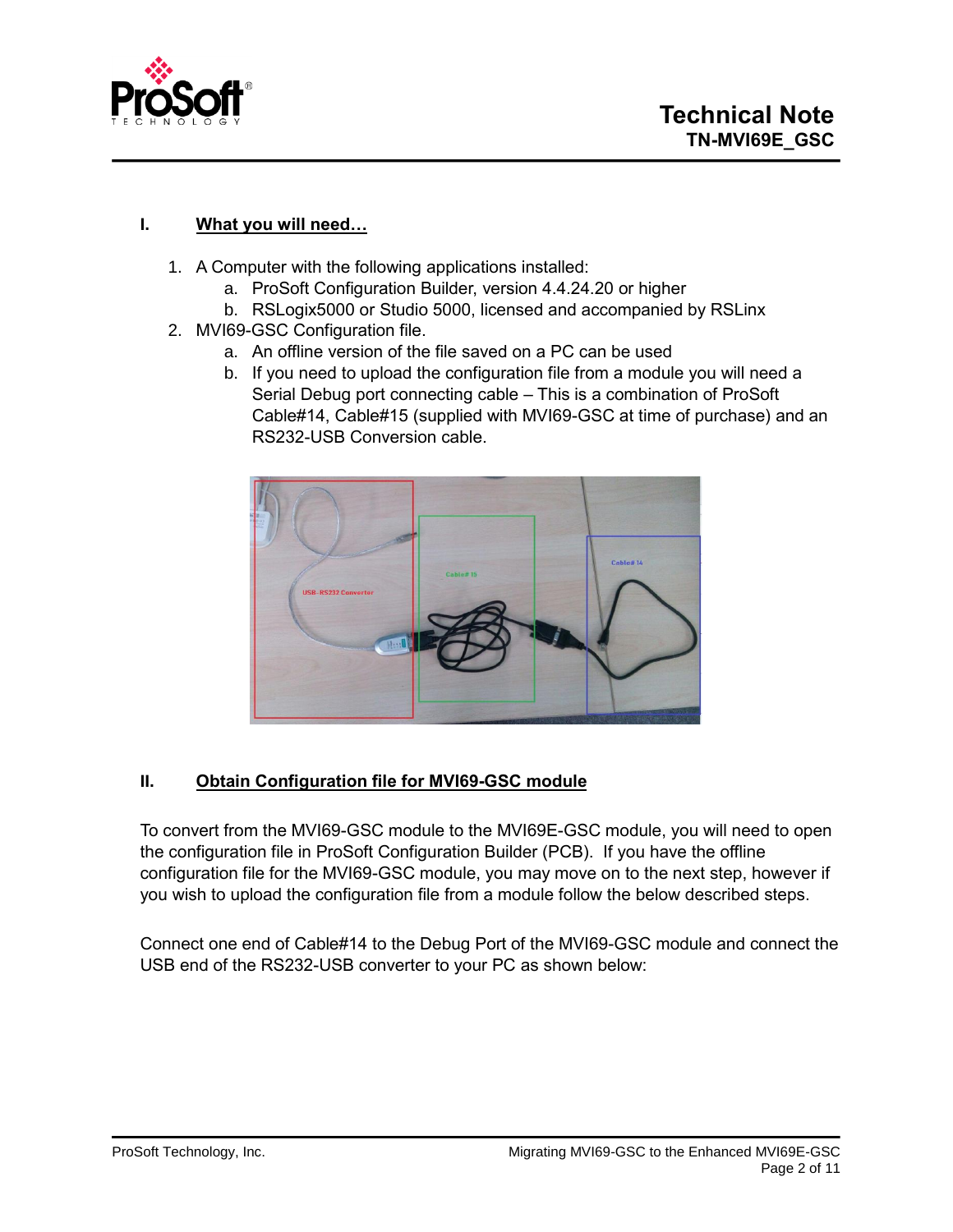

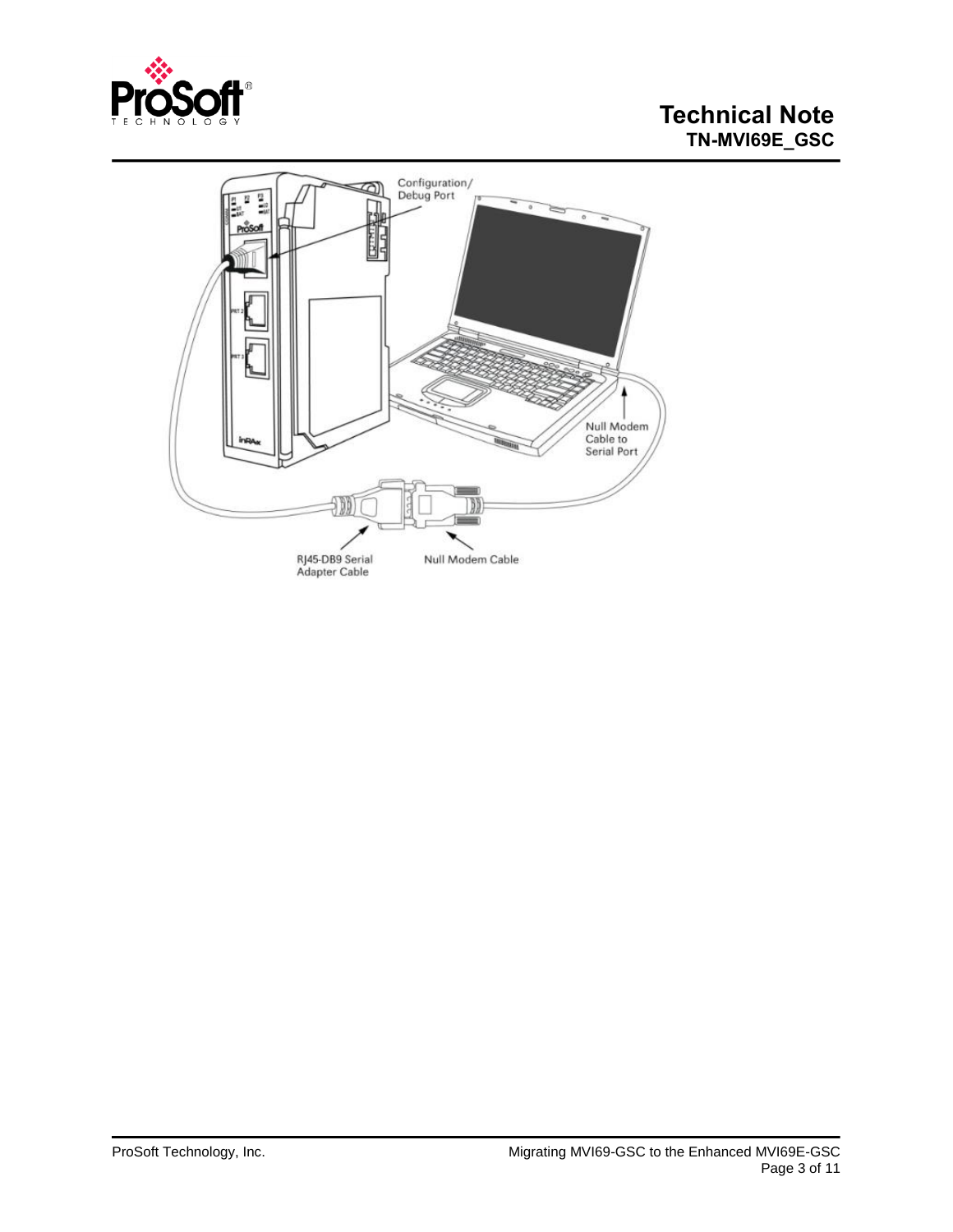

If you need to know what COM port is being used by your PC you can look in the device manager and it will show you the COM port being used, as shown below:



Startup ProSoft Configuration Builder (PCB), select the MVI69-GSC module from the select module tree.

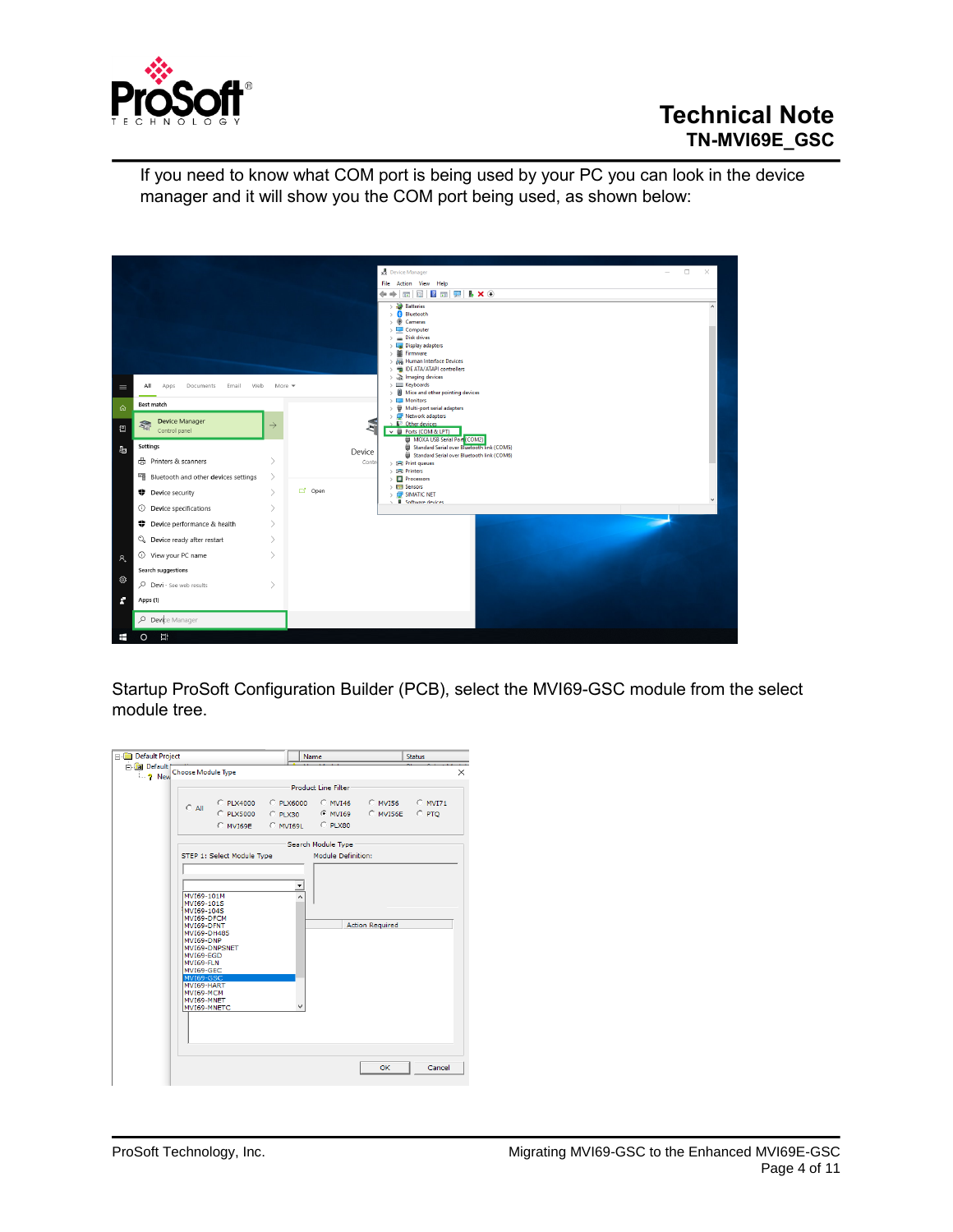

Once you have the module selected, right click the module name and select "Upload from Device to PC" from the pop-up tree.

| <b>Default Project</b>         |                                     | Name         |
|--------------------------------|-------------------------------------|--------------|
| <b>Figure Default Location</b> |                                     | MVI69-GSC    |
| ≐ i<br>MVI69-GSC               |                                     | <b>MVI69</b> |
|                                | Delete                              |              |
|                                | Copy                                |              |
|                                | Paste                               |              |
|                                | <b>View Configuration</b>           |              |
|                                | Write to Removable Media            |              |
|                                | <b>Export Configuration File(s)</b> |              |
|                                | Load Config File                    |              |
|                                | Add External File                   |              |
|                                | Change Module Type to MV169E-GSC    |              |
| Download from PC to Device     |                                     |              |
|                                | Upload from Device to PC            |              |
|                                | Diagnostics                         |              |
|                                |                                     |              |

#### Select "UPLOAD"

| Default Project                                                  | Name                                                     |                        | <b>Status</b> | Information                   |
|------------------------------------------------------------------|----------------------------------------------------------|------------------------|---------------|-------------------------------|
| in Default<br>$\frac{1}{ E }$ MVI Upload files from module to PC |                                                          |                        | $\times$      | MVI69-GSC<br>1.20<br>Disabled |
| STEP 1: Select Communication Path:<br>Select Connection Type:    | Com 2                                                    | Browse Device(s)<br>▼  |               | Disabled                      |
| Ethernet:                                                        | $\mathcal{L}(\mathbf{r})$<br><b>Contractor</b><br>$\sim$ | Use Default IP         |               |                               |
| CIPconnect:                                                      |                                                          | CIP Path Edit          |               |                               |
|                                                                  |                                                          | RSWho                  |               |                               |
| STEP 2: Transfer File(s):<br>UPLOAD                              | Abort                                                    | <b>Test Connection</b> |               |                               |
|                                                                  |                                                          | OK<br>Cancel           |               |                               |

This will upload the configuration from the MVI69-GSC module. Now would be a good time to "Save" the PCB file (or .ppf file).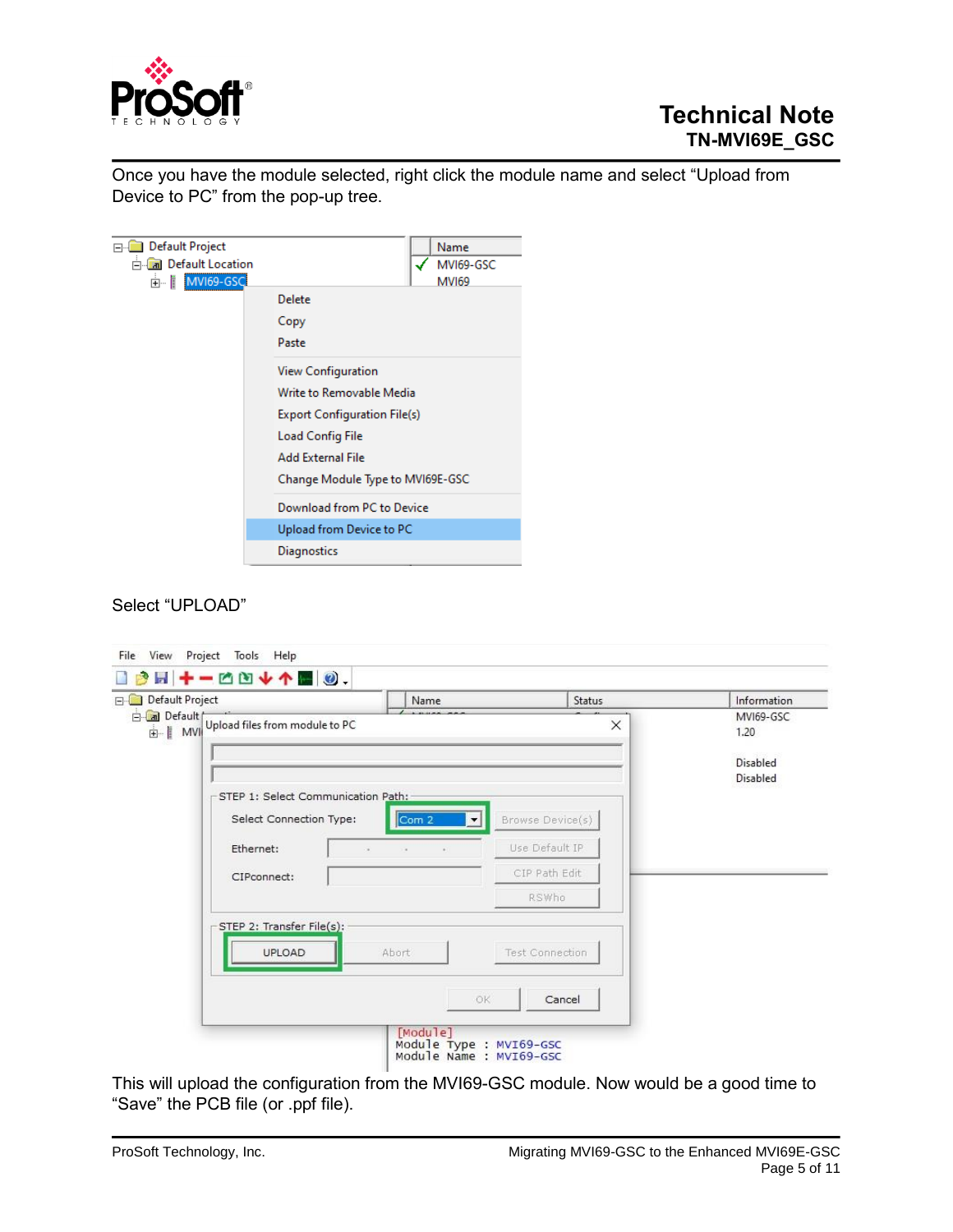

# **III. Convert MVI69-GSC configuration to MVI69E-GSC**

To convert the configuration file from you MVI69-GSC simply open the configuration file in version 4.4.24.20 (or greater) of PCB, select the module and right mouse click. Select "Change Module Type to MVI69E-GSC" as shown below

| File<br>View                   | Project Tools<br>Help                       |                                                    |                                           |                               |
|--------------------------------|---------------------------------------------|----------------------------------------------------|-------------------------------------------|-------------------------------|
|                                | 圖 ╋ ━ ñ Ñ <del>V</del> ≮ █ <mark>◎</mark> . |                                                    |                                           |                               |
| Default Project<br><b>FI-1</b> |                                             | Name                                               |                                           | <b>Status</b>                 |
| <b>a</b> Default Location      |                                             | MVI69-GSC                                          |                                           | Configured                    |
| 由 <b>MVI69</b>                 | Delete                                      | .                                                  |                                           | GSC <sub>6</sub><br>Values OK |
|                                | Copy                                        | 0                                                  |                                           | Values OK                     |
|                                | Paste                                       |                                                    |                                           | Values OK                     |
|                                |                                             |                                                    |                                           | Values OK                     |
|                                | View Configuration                          |                                                    |                                           |                               |
|                                | Write to Removable Media                    | в.                                                 |                                           | Never                         |
|                                | <b>Export Configuration File(s)</b>         | bad:                                               |                                           | Never                         |
|                                | <b>Load Config File</b>                     |                                                    |                                           |                               |
|                                | <b>Add External File</b>                    |                                                    | Information                               |                               |
|                                | Change Module Type to MVI69E-GSC            |                                                    | inge: Never                               |                               |
|                                | Download from PC to Device                  |                                                    | mload: Never<br>lion Rev:                 |                               |
|                                | Upload from Device to PC                    |                                                    |                                           |                               |
|                                | Diagnostics                                 | lev :                                              | less :                                    |                               |
|                                |                                             |                                                    | <del>com ryed</del> it Version: 4.4.24.20 |                               |
|                                |                                             | # Module Configuration                             |                                           |                               |
|                                |                                             | [Module]                                           |                                           |                               |
|                                |                                             | Module Type : MVI69-GSC<br>Module Name : MVI69-GSC |                                           |                               |

This will automatically convert the configuration file to the MVI69E-GSC.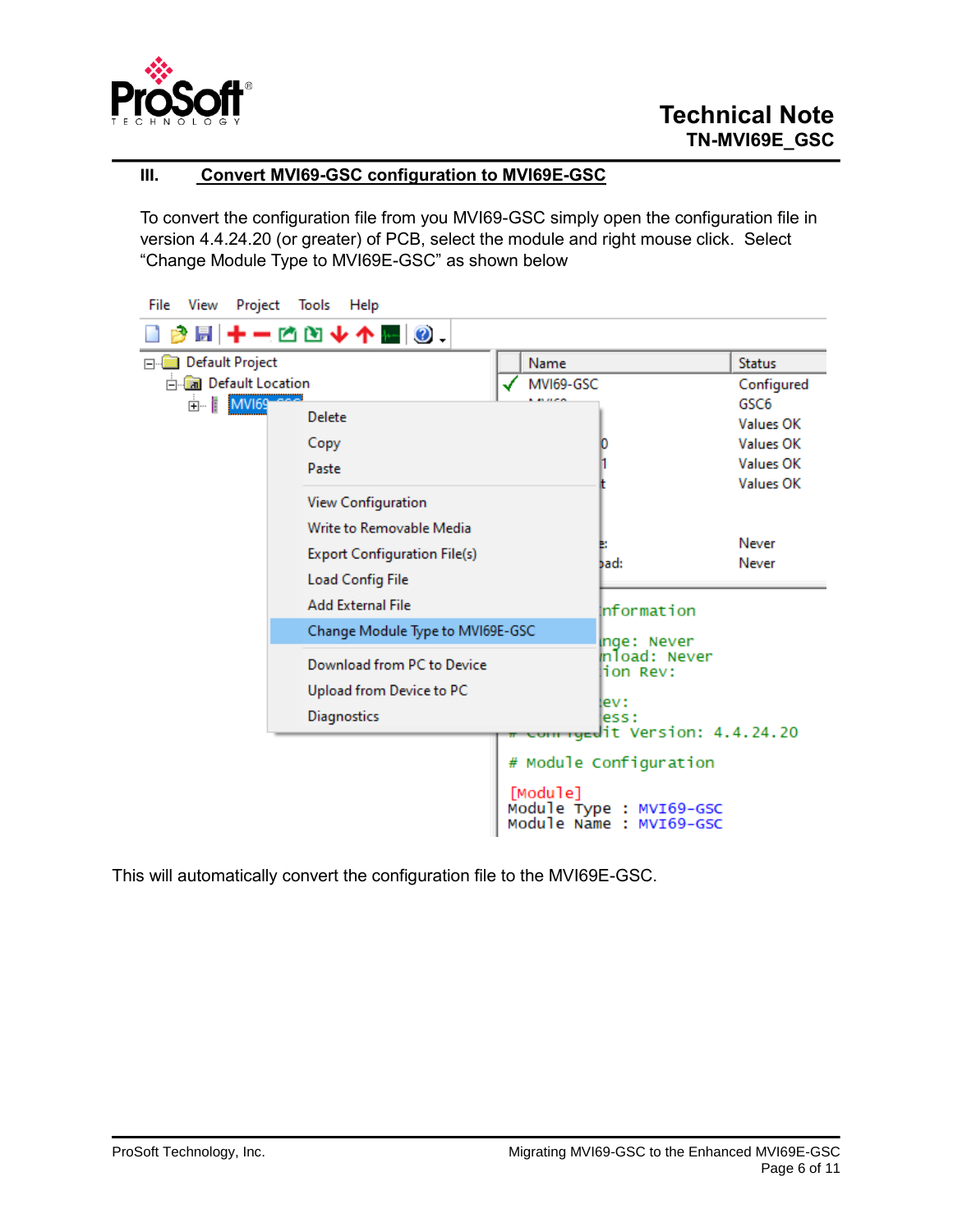

You now have a new section for the configuration of the Ethernet port of the MVI69E-GSC module as shown below:

| File View Project Tools Help                                                 |                                         |                                               |                                                                                                                                    |
|------------------------------------------------------------------------------|-----------------------------------------|-----------------------------------------------|------------------------------------------------------------------------------------------------------------------------------------|
| B B + - C D + 1 M 0.                                                         |                                         |                                               |                                                                                                                                    |
| Default Project                                                              | Name                                    | <b>Status</b>                                 | Information                                                                                                                        |
| <b>En Default Location</b><br>□ MVI69E-GSC<br>ட் க <mark>&amp;</mark> Module | Ethernet 1                              | All Tags Good                                 |                                                                                                                                    |
| <mark>⊕்ஃ</mark> GSC Port 1<br><mark>⊕்ஃ</mark> GSC Port 2                   | Edit - Ethernet 1                       |                                               | ×                                                                                                                                  |
| ြ… <mark>ஃ</mark> Ethernet 1<br>L. B Ethernet 1<br><u>⊕்க்கே</u> Comment     | <b>IP Address</b><br>Netmask<br>Gateway | 192.168.0.250<br>255.255.255.0<br>192.168.0.1 | <b>IP Address</b><br>192 . 168 . 0 . 250<br>Comment:<br>Definition:<br>Default private class 3 address<br>$\backslash \mathcal{J}$ |
|                                                                              |                                         |                                               | Reset Tag<br><b>Reset All</b>                                                                                                      |
|                                                                              |                                         |                                               | OK<br>Cancel                                                                                                                       |

Set the IP address of the module in this section that you would like to use for the static IP address configuration of the MVI69E-GSC module. The MVI69E-GSC module uses this IP address for downloading of the configuration file and diagnostics. The default IP address of the module is the 192.168.0.250 as shown above.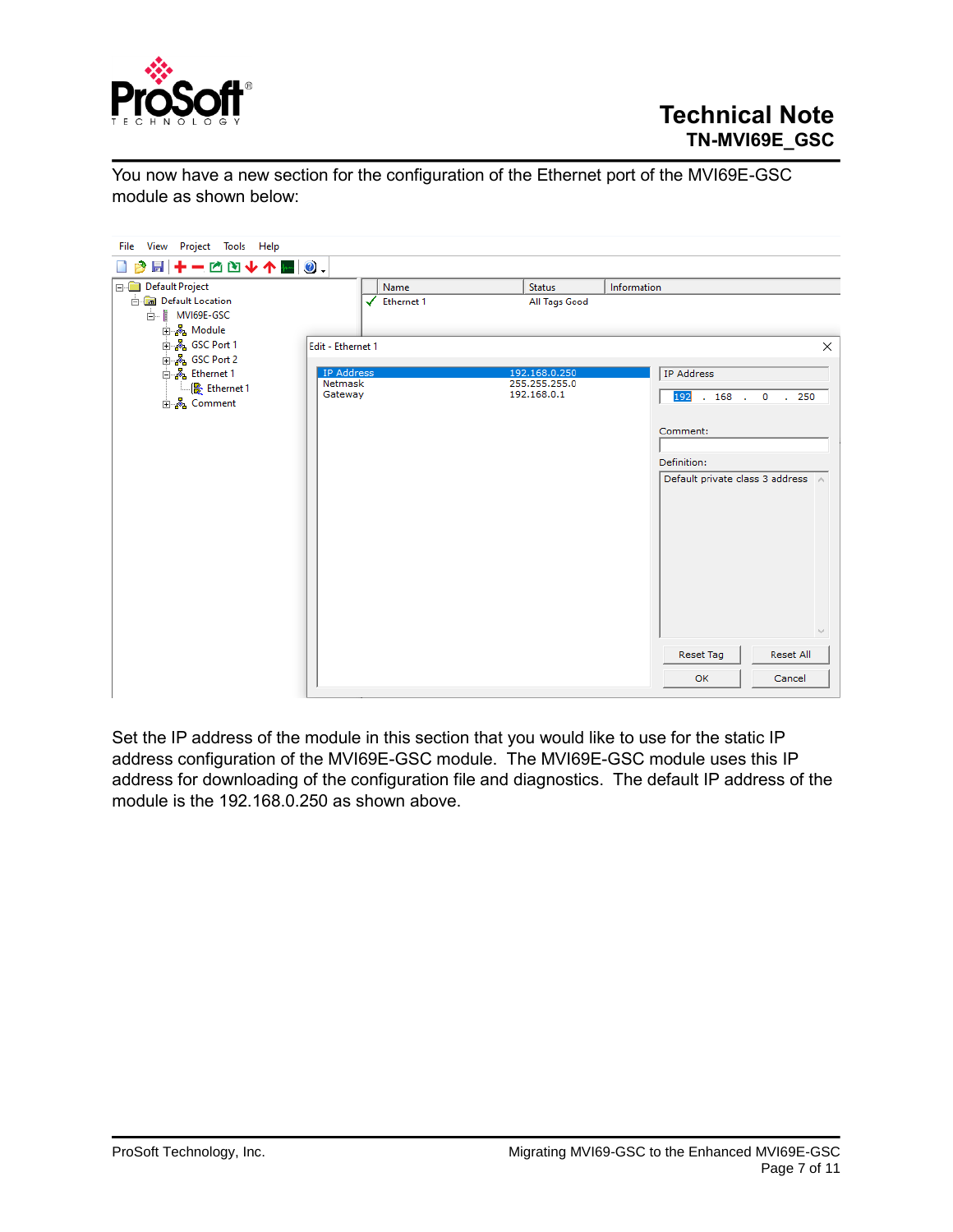

# **IV. Download Configuration file to MVI69E-GSC module**

You can now download the new configuration file to the module. Select the module and right mouse click to bring up the following window:



(NOTE: Instead of right mouse click you can also select the download shortcut from the toolbar menu also shown above).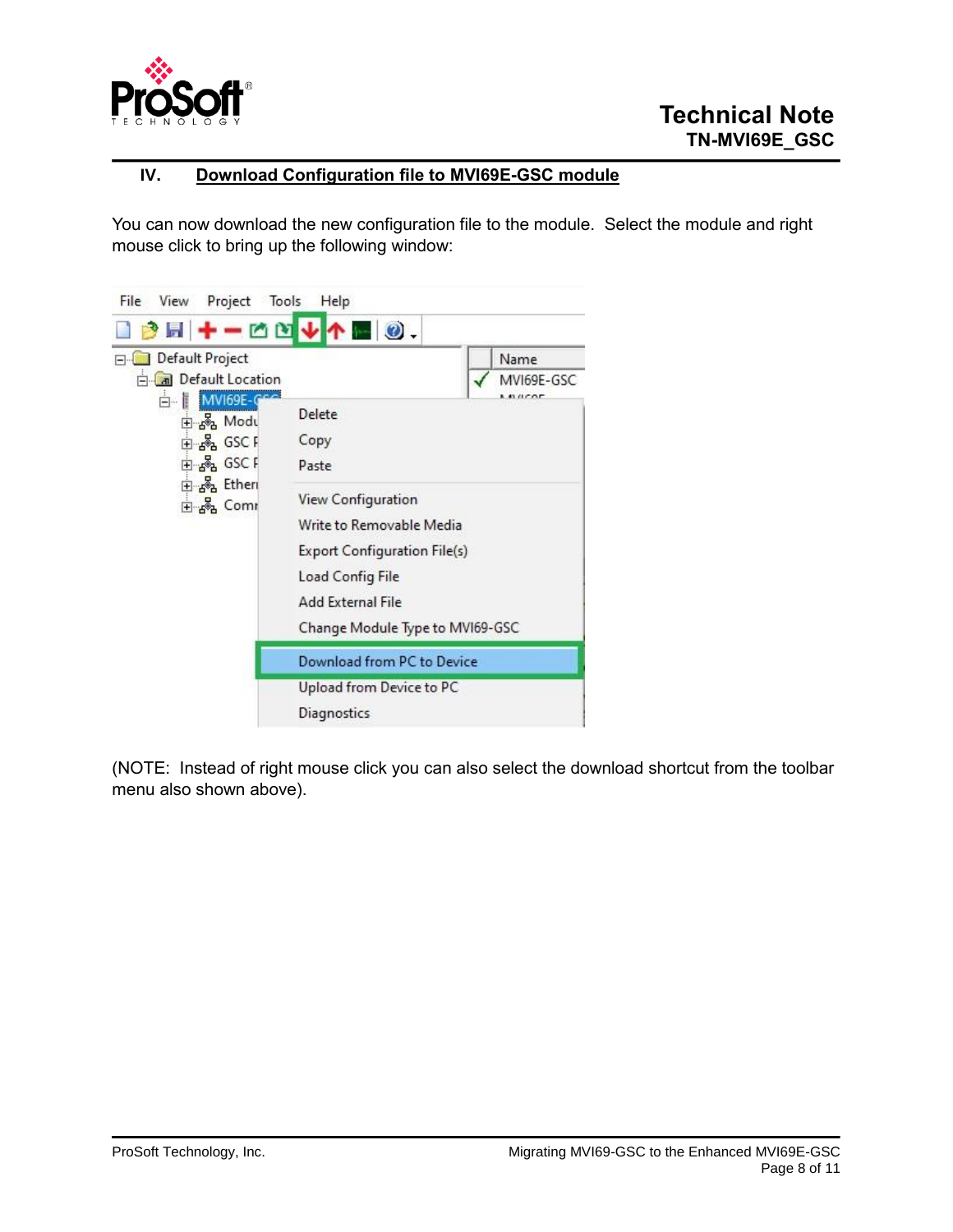

You will see the following window:

| File<br>View | Project Tools                | Help                                      |                     |                                  |                        |                  |
|--------------|------------------------------|-------------------------------------------|---------------------|----------------------------------|------------------------|------------------|
|              |                              | B B + - D D + 1 M 0 .                     |                     |                                  |                        |                  |
|              | Default Project              |                                           | Name                |                                  |                        | <b>Status</b>    |
|              | <b>En Default Location</b>   |                                           |                     | MVI69E-GSC                       |                        | Configured       |
|              |                              | MVI69E-4 Download files from PC to module |                     |                                  |                        | ×                |
|              | ங்⊶ஃ <mark>&amp;</mark> Modu |                                           |                     |                                  |                        |                  |
|              | ∄ுஃ GSC F                    |                                           |                     |                                  |                        |                  |
|              | ⊞… <mark>ஃ.</mark> GSC F     |                                           |                     |                                  |                        |                  |
|              | <b>⊕்ஃ Etheri</b>            | STEP 1: Select Communication Path:        |                     |                                  |                        |                  |
|              | ங்⊸ <mark>ஃ</mark> Comr      | Select Connection Type:                   |                     | Ethernet<br>$\blacktriangledown$ |                        | Browse Device(s) |
|              |                              |                                           |                     |                                  |                        |                  |
|              |                              | Ethernet:                                 | 192 . 168 . 0 . 250 |                                  | Use Default IP         |                  |
|              |                              | CIPconnect:                               |                     |                                  |                        | CIP Path Edit    |
|              |                              |                                           |                     |                                  | RSWho                  |                  |
|              |                              | STEP 2: Transfer File(s):                 |                     |                                  |                        |                  |
|              |                              | <b>DOWNLOAD</b>                           | Abort               |                                  | <b>Test Connection</b> |                  |
|              |                              |                                           |                     | OK.                              |                        | Cancel           |

If the module is factory defaults and you are changing the IP address of the module you can select the "Use Default IP" and this will copy the default IP address to the Ethernet settings.

Test Connection will give you the following if you are successfully able to talk to the module:

| <b>ProSoft Configuration Builder</b> |                               |  |
|--------------------------------------|-------------------------------|--|
|                                      | <b>Successfully Connected</b> |  |
|                                      | ок                            |  |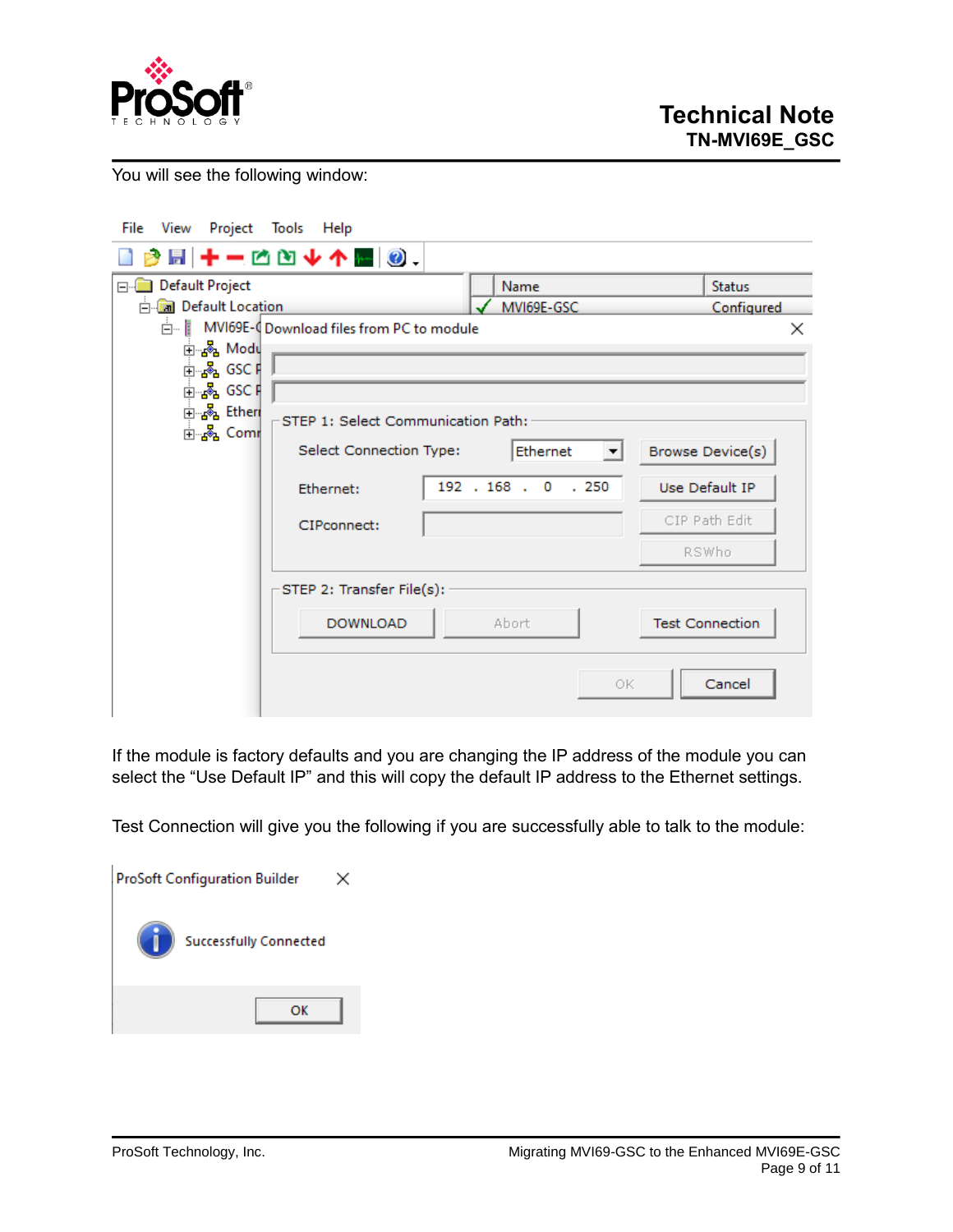

When successfully connected you can download the file to the module. When complete you will see the following:

| Download files from PC to module   |                                      | ×                      |  |  |  |
|------------------------------------|--------------------------------------|------------------------|--|--|--|
| Module Running                     |                                      |                        |  |  |  |
|                                    |                                      |                        |  |  |  |
| STEP 1: Select Communication Path: |                                      |                        |  |  |  |
| Select Connection Type:            | Ethernet<br>$\vert \mathbf{v} \vert$ | Browse Device(s)       |  |  |  |
| Ethernet:                          | 192 . 168 . 0 . 250                  | Use Default IP         |  |  |  |
| CIPconnect:                        |                                      | CIP Path Edit          |  |  |  |
|                                    |                                      | RSWho                  |  |  |  |
| STEP 2: Transfer File(s):          |                                      |                        |  |  |  |
| DOWNLOAD                           | Abort                                | <b>Test Connection</b> |  |  |  |
|                                    | OK                                   | Cancel                 |  |  |  |

Your module has now been configured and the legacy MVI69-GSC has now been converted over to the MVI69E-GSC module.